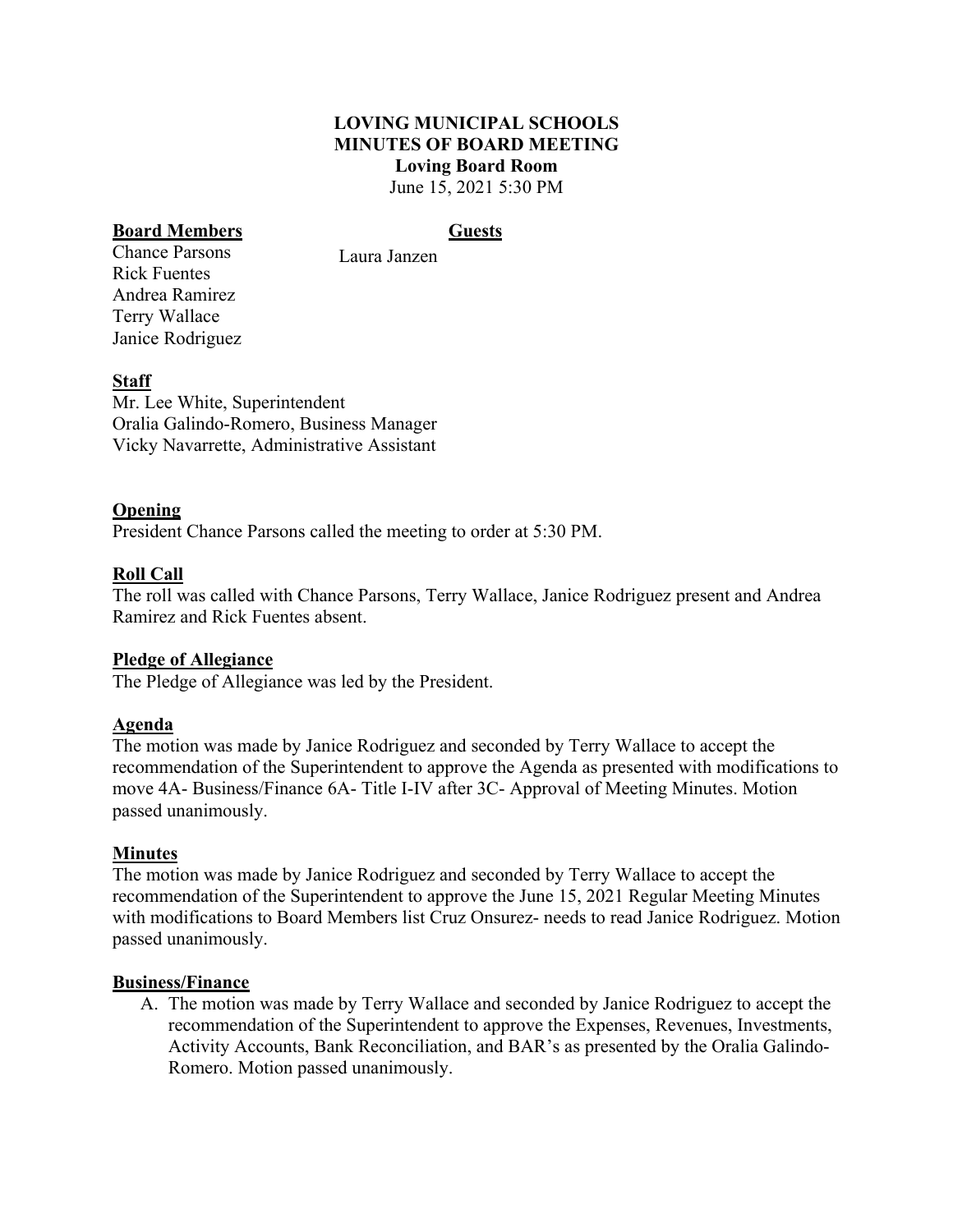#### **2021-2022 Title I-IV**

The motion was made by Terry Wallace and seconded by Janice Rodriguez to accept the recommendation of the Superintendent to approve the 2021-2022 Title I-VI. Motion passed unanimously.

# **Bonds**

The motion was made by Janice Rodriguez and seconded by Terry Wallace to accept the recommendation of the Superintendent to approve the Consideration and Approval of a Resolution Authorizing Sale of School Bonds, Establishing Procedures for the Sale and Delivery of the Bods, And Authorizing Other Matters Related to the Issuance of the Bond. Roll call vote was take with Chance Parsons voting aye, Janice Rodriguez voting aye, and Terry Wallace voting aye. Motion passed unanimously.

## **Human Resources**

Report of Resignations-Report of New Hires- Marcella Hernandez- IA Jeri Patton- IA Jowanna Jones- Secondary Science Cassandra Gutierrez- Secondary Teacher Andrew Villegas- Secondary Special Education Angelica Maldonado- Elementary Teacher Report of Transfers- Joanna May- Secondary Social Studies Valerie Navarrete

Report of Job Openings- Coaches

## **Superintendent**

- A. Policy Advisory No. 220-228 Review- Policies are still under legal review and no changes have been made. Will review next month.
- B. Local Assurance Reentry Plan- The state wants all unvaccinated residents to wear a mask while all vaccinated residents do not need to. Parents have mentioned they may homeschool or move their children to a remote setting if masks are required.
- C. Staff training will be August 2-5, 2021. Carpet is complete at the elementary and middle school and 75% at the high school.

## **Announcements**

a. First Day of School – August 8, 2021

## **Adjournment**

The motion was made by Terry Wallace and seconded by Janice Rodriguez to adjourn the Board of Education meeting at 6:32 PM. Motion passed unanimously.